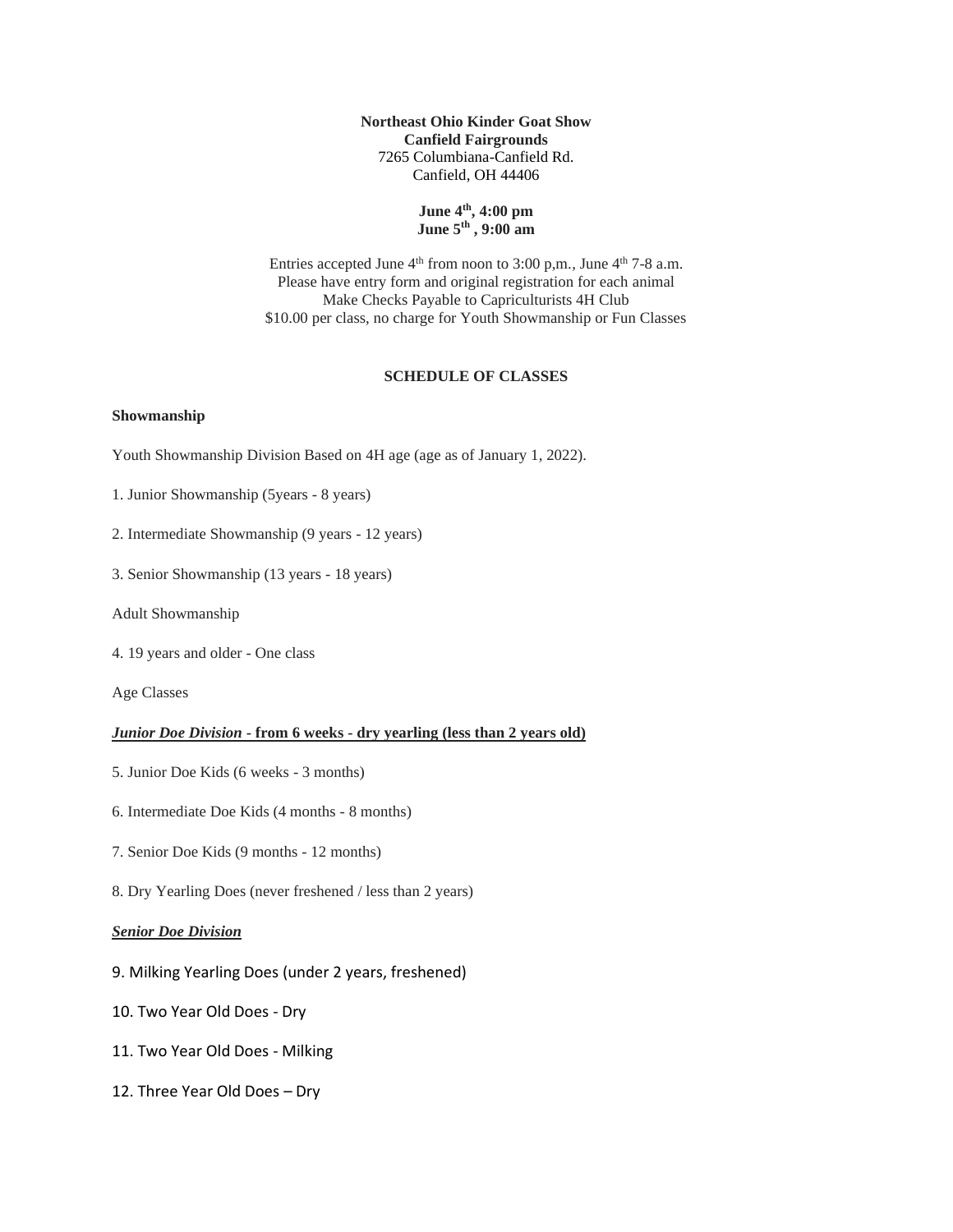# 13. Three Year Old Does – Milking

- 14. Four Year Old Does and older Dry
- 15. Four Year Old Does and older Milking
- Selection of Senior Champion Doe and Reserve Champion

# *Junior Buck Division*

- 16. Junior Buck Kids (6weeks 3 months)
- 17. Intermediate Buck Kids (4 months 8 months)
- 18. Senior Buck Kids (9months 12 months)
- 19. Yearling Bucks

# *Senior Buck Division*

- 20. Two- Year Old Bucks
- 21. Three Year Old Bucks
- 22. Four Year Old Bucks and older

# *Chevon/Wether Division*

- 23. Junior Chevon/Wether (6 weeks 5 months)
- 24. Intermediate Chevon/Wether (6 months 12 months)
- 25. Senior Chevon/Wether (12 months and older)

# *Group Classes*

- 26. Dam and Daughter
- 27 Sire and Son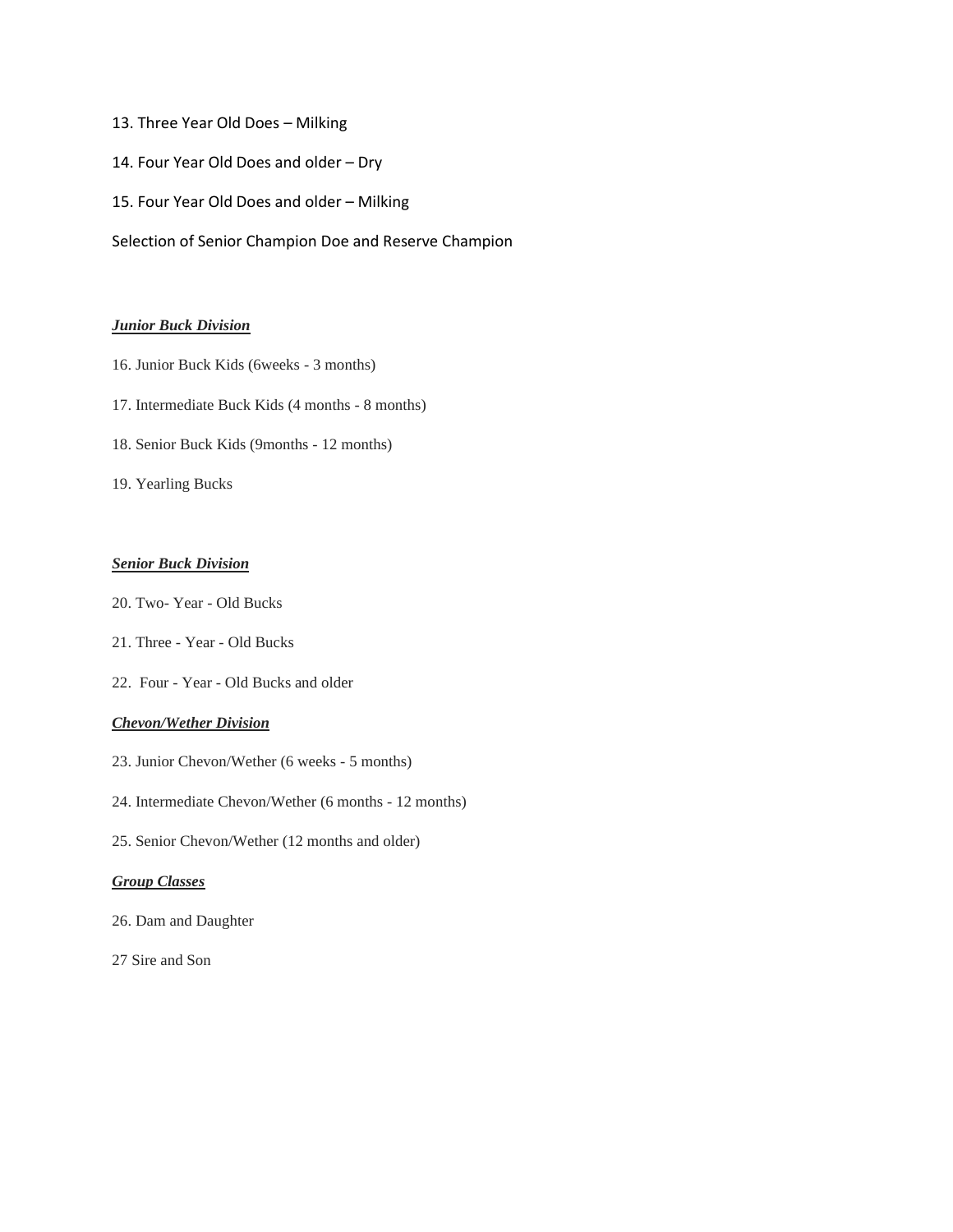Premiums will be paid to the Champion and Reserve Champion of each show that makes sanction. Each Champion will receive \$100 and each Reserve will receive \$50. Payable by the KGBA.

## **NOTE:**

If classes must be combined, they shall be combined by age.

If there are 25 or more entries in a class, the class may be split into A and B classes by age.

An animal may compete only once in the Age Classes of competition at a given show.

The age class of the animal shall be determined by the time elapsed between the date of birth and the date of competition.

Only animals that have competed in the individual Age Classes are eligible to compete in Group Classes.

Registrations for all classes must be closed prior to the start of judging of the first class of the show.

Any doe in milk with an over extended udder and or leaking of milk will be disqualified.

**Health Check: Current health papers within 30 days of the show are required for out of state animals only. Health papers will be checked at sign in. Goats requiring health papers will be turned away without them. Any goat showing evidence of sickness, open wounds, or injury may be dismissed at the show director's discretion.**

## **Registration**

A KGBA Certificate of Merit or Certificate of Registry must be submitted for every entry and must be reviewed by the Show Secretary before the start of competition. Only the original documents will be accepted by show officials (or a temporary proof of Registration with assigned ID number and signed by the Registrar is presented).

Proof of ownership will be determined by the name on the certificate, unless ownership has changed within the previous 90 days and KGBA Transfer of Ownership form is presented with the certificate.

## **Show Classes**

## *Showmanship*

Showmanship Division classes are available to any exhibitor who is at least five years of age and who wishes to compete based on his/her abilities as a showman, not on the conformation of his/her animal **or if the animal is clipped or unclipped.**

The animal's condition and show ring behavior will be evaluated.

Only does and wethers may be shown in Showmanship Division classes.

An official KGBA Judge shall judge exhibitors or a KGBA approved ADGA, AGS, or NPGA Judge. Judging shall be done according to the KGBA Showmanship Guidelines and Scorecard.

Attire for Showmanship classes shall be either white clothing with no logos on the shirts or white shirts with no logos and black pants or skirts. No tight fitting clothing, tank tops, short-shorts or open toe shoes will be permitted.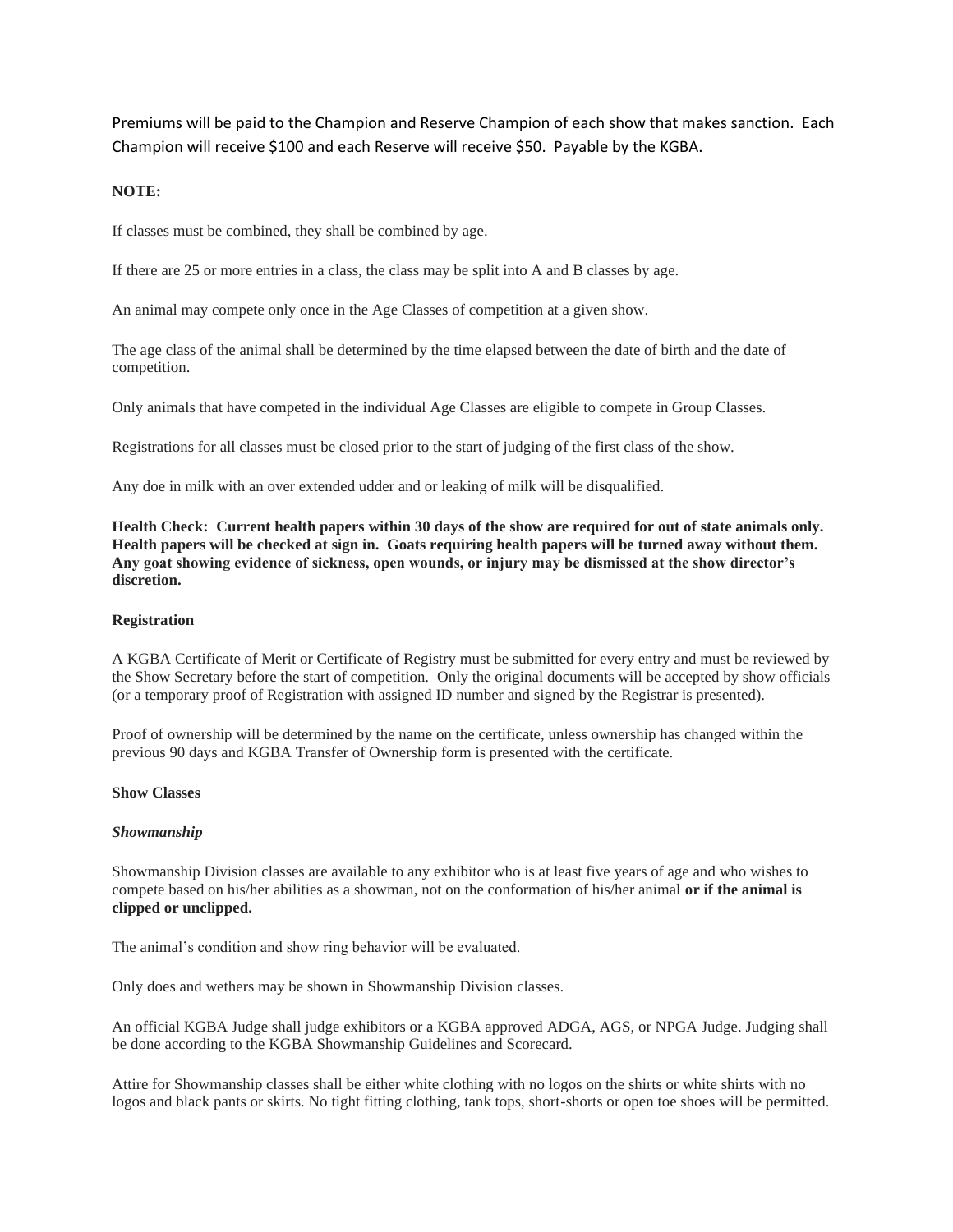## **Exhibitors Ring Procedure**

Be sure that all information given to show officials is accurate and complete to the best of your ability.

Always keep the pens, walkways, and animals as clean as possible.

Arrive at the show ring prior to the scheduled or announced competition time, be prepared and ready to go.

Once in the ring, always move in a clockwise direction unless otherwise directed by the judge.

Always keep your goat positioned between you and the judge.

Use a short lead or collar on the goat, keeping the head held high. If carrying a lead keep it close to the neck, carry the lead in the hand closet to the goat.

Keep at least 18 to 24 inches between you and the goat in front of you at all times. Do not lag behind and cause congestion when circling the ring. Keep your animal under control at all times. If an animal in front of should stop or the handler is having difficulty with the animal, pass the animal as inconspicuously as possible on the side closest to the judge.

When the judge asks you to set your goat, have it stand squarely on four feet as naturally as possible.

If the judge asks you to walk your goat beside another goat, try to pace your animal with the other goat. If the other goat stops, wait for it. When you reach the point at which the judge is standing, or the point at which he/she directs you to turn around, turn the goat toward you and walk in the opposite direction until the judge instructs you to return to your place in line.

When the judge directs a change of positions in head-to-tail formation, lead your animal in front of the line of goats to the place designated. The adjacent exhibitors should move their animals to accommodate the exhibitor being asked to relocate his/her animal.

In a showmanship class, when the judge asks you to exchange animals with another showman, hand the lead of your animal to the showman beside you, walk behind the line of goats to the designated animal, and take that animal's lead or collar. The showman relieved of his/her animal should also walk behind the line of goats to the free animal and take its lead.

Always be inconspicuous as possible. There should be no unnecessary conversation in the ring.

Be aware of the judge and your animal at all times. Always respond to the judge and show officials promptly and with courtesy and respect. Answer all questions promptly and completely. (If you don't know the answer, do not hesitate to say, "I do not know, sir/ma'am.")

Be familiar with the KGBA Rules and Regulations to keep the show running smoothly and efficiently. Bring only healthy animals! Do not expose other animals to illness and disorders.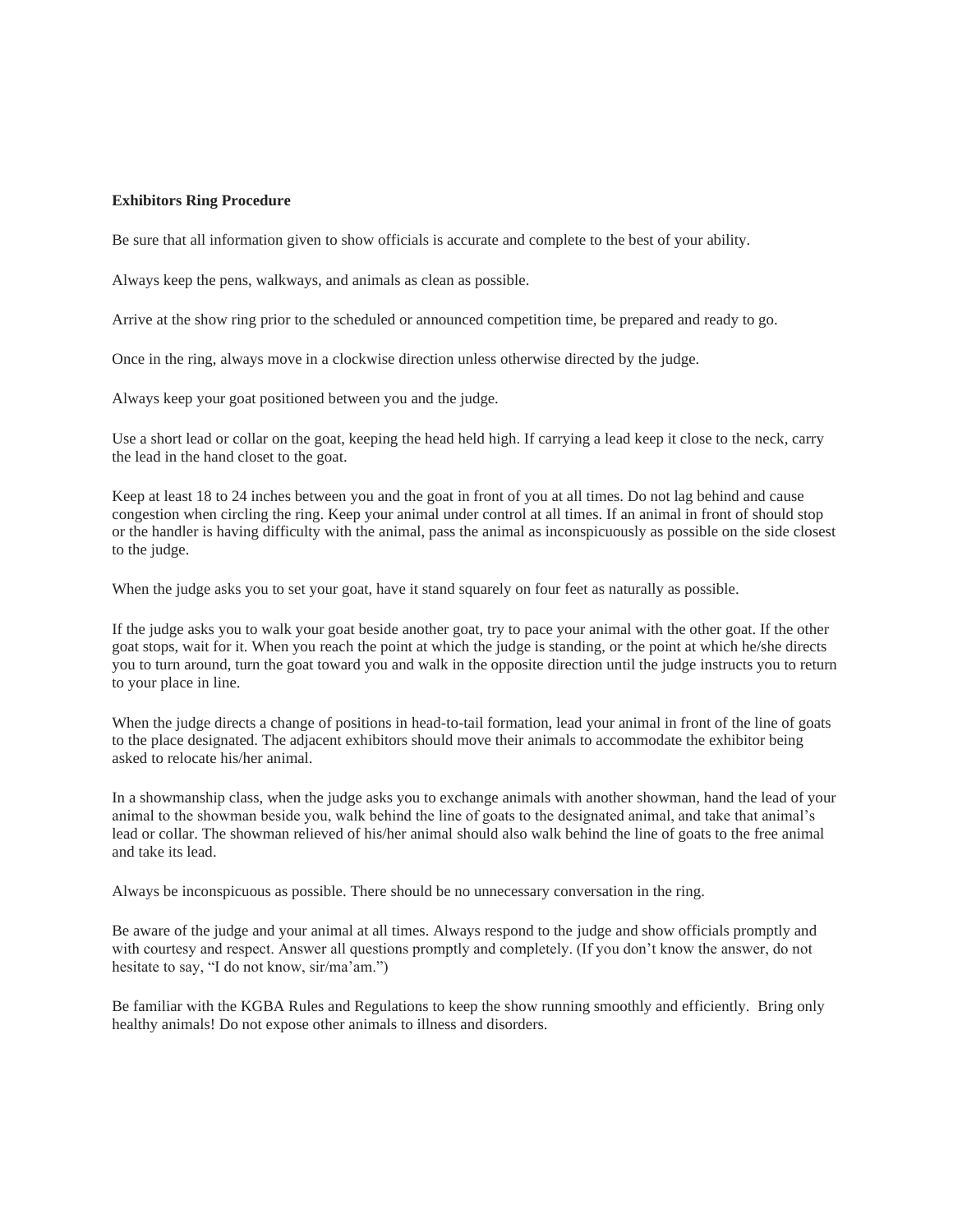## *Age Classes*

Does and bucks shall be judged according to the Kinder Goat Breed Standard and Scorecard Sheet.

Judges shall make awards according to the merit of the animal in any classes in which there is no competition.

Doe and buck Junior Division classes include all bucks under two years of age and all does under two years of age that have never freshened.

#### *Group Classes*

Group classes will be judged according to the Kinder Goat Breed Standard and Scorecard.

Each group exhibited in Dam and Daughter classes consists of dam and her daughter. KGBA Certificates of Merit or Certificates of Registry constitute proof of pedigree.

Each group exhibited in Sire and Son classes consists of a sire and his son. KGBA Certificates of Merit or Certificates of Registry constitute proof of pedigree.

#### **Grand Champion**

The Grand Champion shall be selected from the Junior and Senior Champions of its gender.

The Reserve Grand Champion shall be selected from the remaining Junior or Senior Champion and the animal that stood Reserve to the Grand Champion.

The Reserve Grand Champion will receive credit for the win if the animal named Grand Champion does not meet all KGBA requirements for an official win. For a Grand Champion to earn an official win at least three exhibitors must be represented and at least five animals of its gender must be shown.

## **Win Restrictions**

To receive credit for a win, an animal must be confirmed to be in the correct class and division. The judge shall be responsible for checking the date of birth on the Certificate against the Schedule of Classes.

No animal shall receive credit for a win unless it has been tattooed before it is shown and the tattoo is legible. The animal may be chipped but the number must be recorded on the Certificate, and the breeder of that animal must provide a reader. A tattoo or chip, which in the opinion of the judge has been placed after judging, will not be accepted. The tattoo or chip must match the tattoo or chip indicated on the KGBA Certificate. Re-tattoos are allowed, provided that it is noted on the Certificate and initialed by the Registrar or that there is no variation other than partial or complete duplication of original letters and /or numbers.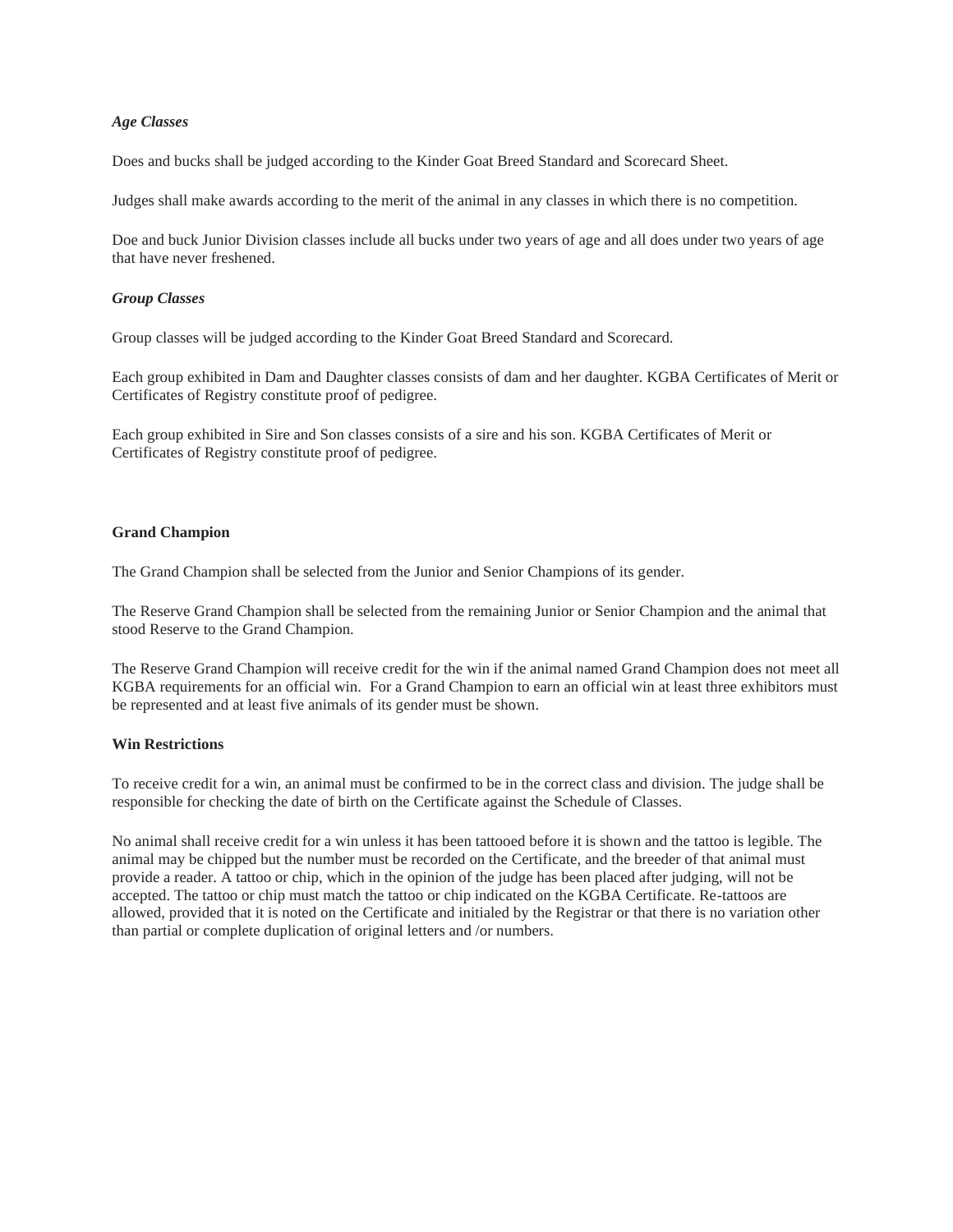# **KGBA OFFICIAL SHOW RULES AND REGULATIONS**

## **Show Officials and Judges**

The Show Chairperson and Show Secretary are responsible for the actions of the Show Committee and for enforcing the K.G.B.A. Rules and Regulations.

The sponsoring organization will be held accountable for the actions and conduct of all official show personnel.

The Show Secretary is responsible for posting a copy of these Show Rules and Regulations at the registration desk and for making them available to show personnel at all times.

All KGBA sanctioned shows will be judged by KGBA approved or licensed judges with strict adherence to the KGBA Show Rules and Regulations.

No judge shall evaluate any animal in which he/she or any member of his/her immediate family has a financial interest or an employment relationship with the animal's registered owner within the previous six months.

# **KGBA Show Sanction**

A show may qualify for a KGBA sanction if the classes, rules, geographic restrictions, and judges qualifications comply with KGBA standards. "KGBA Rules to Govern" must be stated in the Schedule of Classes published for the show and must be posted at the show.

Sr. Buck, Jr. Buck, Sr. Doe, Jr. Doe, and Chevon/Wether are considered separate competitions, and each is eligible for championship awards. No animal in one of these competitions is allowed to compete against an animal in another competition, with the exception of Group Classes, or unless the Show Chairperson has asked to include a Champion Challenge or a 'Best in Show' category outside of the standard KGBA classes.

One individual show is that which is covered by one sanction. All competitions within that individual show are sanctioned by one application and fee.

Applications for sanctions may be obtained from the KGBA Show Committee Chairperson.

A sanction shall be obtained by submitting to the KGBA Show Director an application form signed by the Show Secretary, two copies of the Schedule of Classes, and any rules and requirements of other participating organizations.

Available classes shall comply with Table 1,unless otherwise approved by the KGBA Show Director upon application.

For a show to sanction:

Sr. Doe Show - 9 entries minimum

Jr. Doe Show - 6 entries minimum

Sr. Buck Show - 6 entries minimum

Jr. Buck Show - 4 entries minimum